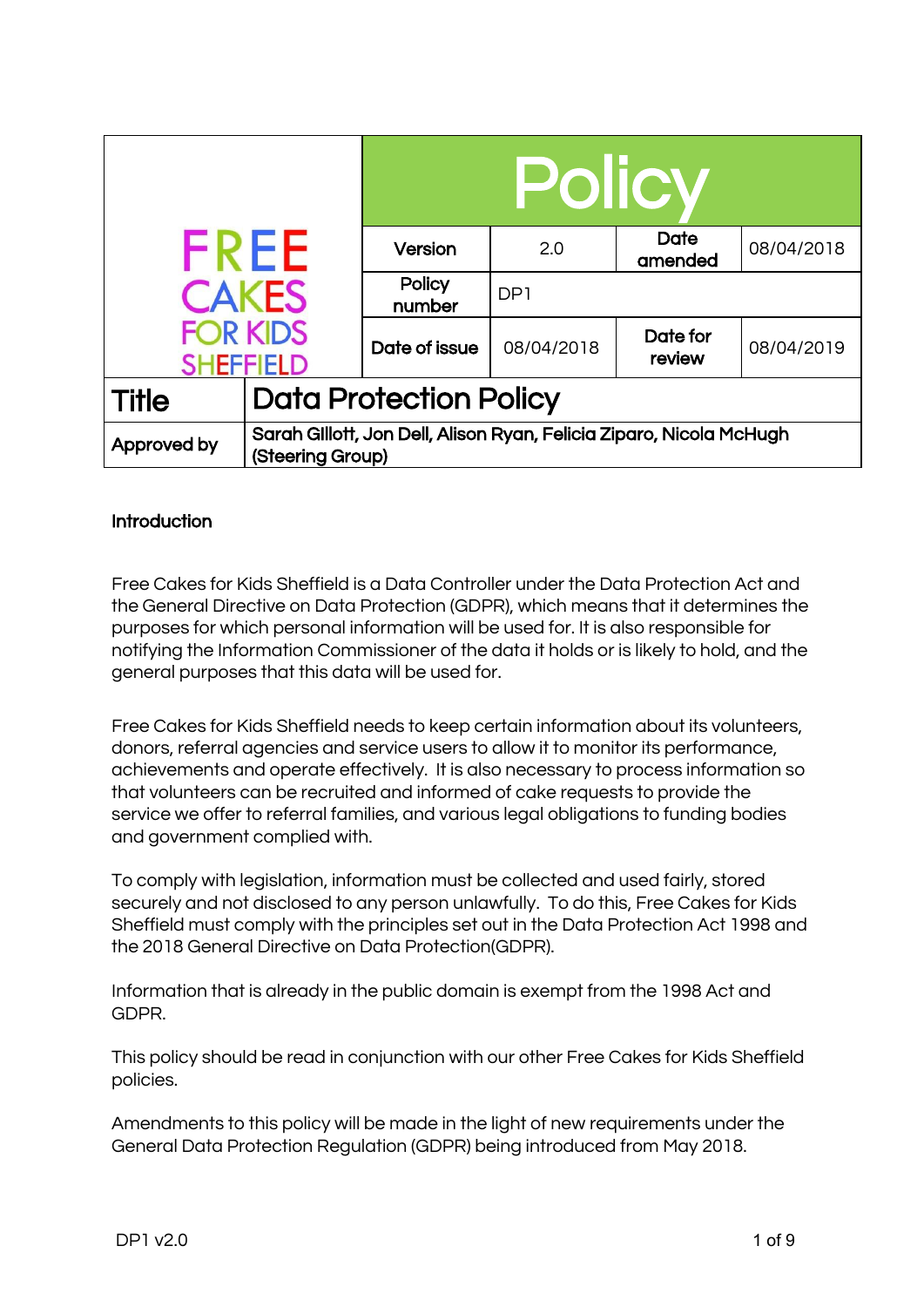## 1. Policy Statement

Free Cakes for Kids Sheffield will ensure that all personal data is processed fairly and lawfully, including under the new requirements of GDPR.

Any volunteer or service user who considers that this policy has not been followed in respect of personal data about themselves, should raise the matter with the appointed Data Protection Controllers initially. Free Cakes for Kids Sheffield has a nominated Data Protection Officer; Sarah Gillott, Chair.

### 2. Procedure

### Data Held and Processed

All volunteers, referrers, service users and others are entitled to:

- Know what information Free Cakes for Kids Sheffield holds and processes about them and why
- Know how to gain access to it
- Know how to keep it up to date
- Know what Free Cakes for Kids Sheffield is doing to comply with its obligations under the 1998 and 2000 Acts as well as GDPR

### Personal Data:

- Must be fairly and lawfully processed
- Must only be obtained for specified and lawful purposes
- Must be adequate, relevant and not excessive in relation to the purpose for which it is required
- Must be accurate and, where necessary, kept up to date
- Must only be processed and kept for as long as is necessary
- Must be processed in accordance with the data subject's rights under the act
- Must be protected against unlawful processing, accidental loss and destruction or damage
- Must not be transferred to a country or territory outside the EEC, unless adequate levels of protection/freedoms are in place

Under GDPR, these eight principles are retained but summarised within a new six-point profile to which Free Cakes for Kids Sheffield is committed: -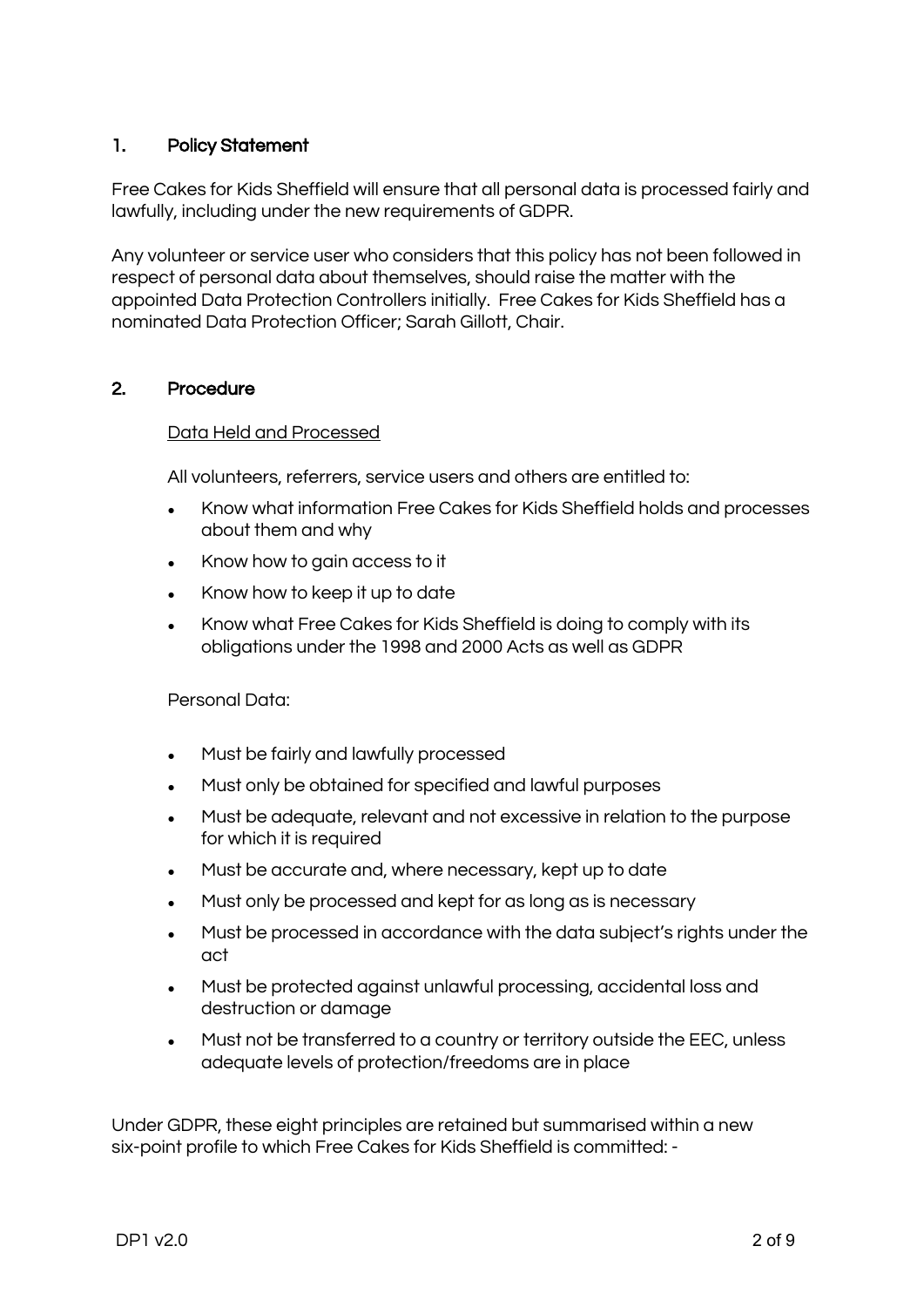Accordingly, under GDPR, Personal Data we process should be:

- 1. Lawful, fair and transparent
- 2. Limited for its purpose
- 3. Adequate and necessary
- 4. Accurate
- 5. Kept only for as long as needed
- 6. Provide for Integrity and Confidentiality

### Data Protection Registration

Free Cakes for Kids Sheffield is exempt from the requirement to register with the Information Commissioner's Office, due to being a not-for-profit organisation.

Free Cakes for Kids Sheffield has a designated Data Protection Officer (Sarah Gillott), who is responsible for our registration under the Act. Should the nature of the activities of Free Cakes for Kids Sheffield change, and we are required to register with the ICO under the Act, the Data Protection Officer will ensure this registration is completed.

### General Data Protection Regulation (from 2018)

Initial preparation under the new regulation will include the following:

- a) Awareness raising for key volunteers within Free Cakes for Kids Sheffield to understand the impact of the legislation and compliance requirements
- b) Documenting personal information that is held by Free Cakes for Kids Sheffield, including its source and where it is shared through an information audit, noting the legal basis for collection and processing
- c) Making amendments to the information we give to staff and service users about how we will use their information (privacy notice) and how long it will be retained
- d) Review current processes for deleting personal data and electronic records including any direct marketing implications
- e) Review how Free Cakes for Kids Sheffield responds to subject access requests within new reduced time limits
- f) Review how consent is obtained and recorded with an effective audit trail, and including parental or guardian consent
- g) Review procedures for detecting, reporting and investigating personal data breach
- h) Implement a process to carry out Privacy Impact Assessments in high risk situations (if necessary)
- i) Review the role of Data Protection Officer in the organisation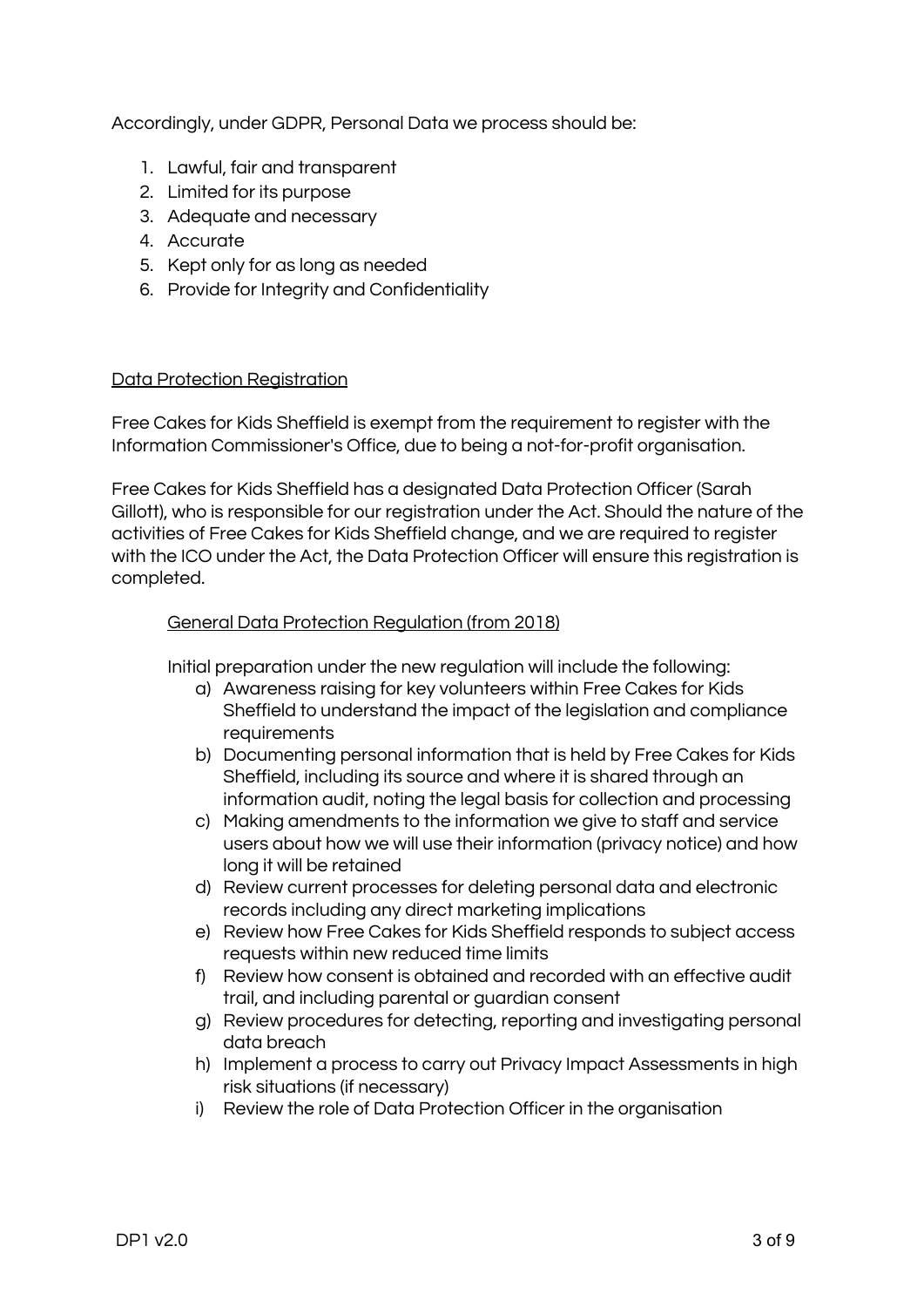## Requests for Information

a) Any service user, volunteer, client or person connected with Free Cakes for Kids Sheffield may request details of information which they believe the organisation holds about them.

b) Any person seeking to request access to recorded information on us may do so by writing to the Chair of the organisation, who is Sarah Gillott

Free Cakes for Kids Sheffield will undertake to provide the requested information within 20 working days. The Chair may refuse to disclose information where the disclosure is not in the public interest or where it could lead to a breach of the Data Protection Act.

## 3. Responsibilities of Volunteers

All volunteers are responsible for:

- checking that information provided to the organisation about their volunteering is accurate and up to date
- informing Free Cakes for Kids Sheffield of any changes to information, i.e. change of address
- informing Free Cakes for Kids Sheffield of any errors or changes. Free Cakes for Kids Sheffield cannot be held responsible for any errors that are not reported.

When, as part of their responsibilities, volunteers collect information about others (i.e. referred families, other volunteers, references, details of personal circumstances), they must comply with the procedure on personal data under 2 above.

## 4. Responsibilities of Referring Organisations

Organisations that refer families for a cake from Free Cakes for Kids are responsible for:

- checking that information provided to Free Cakes for Kids Sheffield about the family they are referring is accurate and up to date
- ensuring they have the consent of a responsible adult for the child they are referring to us
- informing Free Cakes for Kids Sheffield of any changes to information, i.e. change of delivery address, change of delivery date
- informing Free Cakes for Kids Sheffield of any errors or changes. (i.e incorrect spelling of name, incorrect age). Free Cakes for Kids Sheffield cannot be held responsible for any errors that are not reported.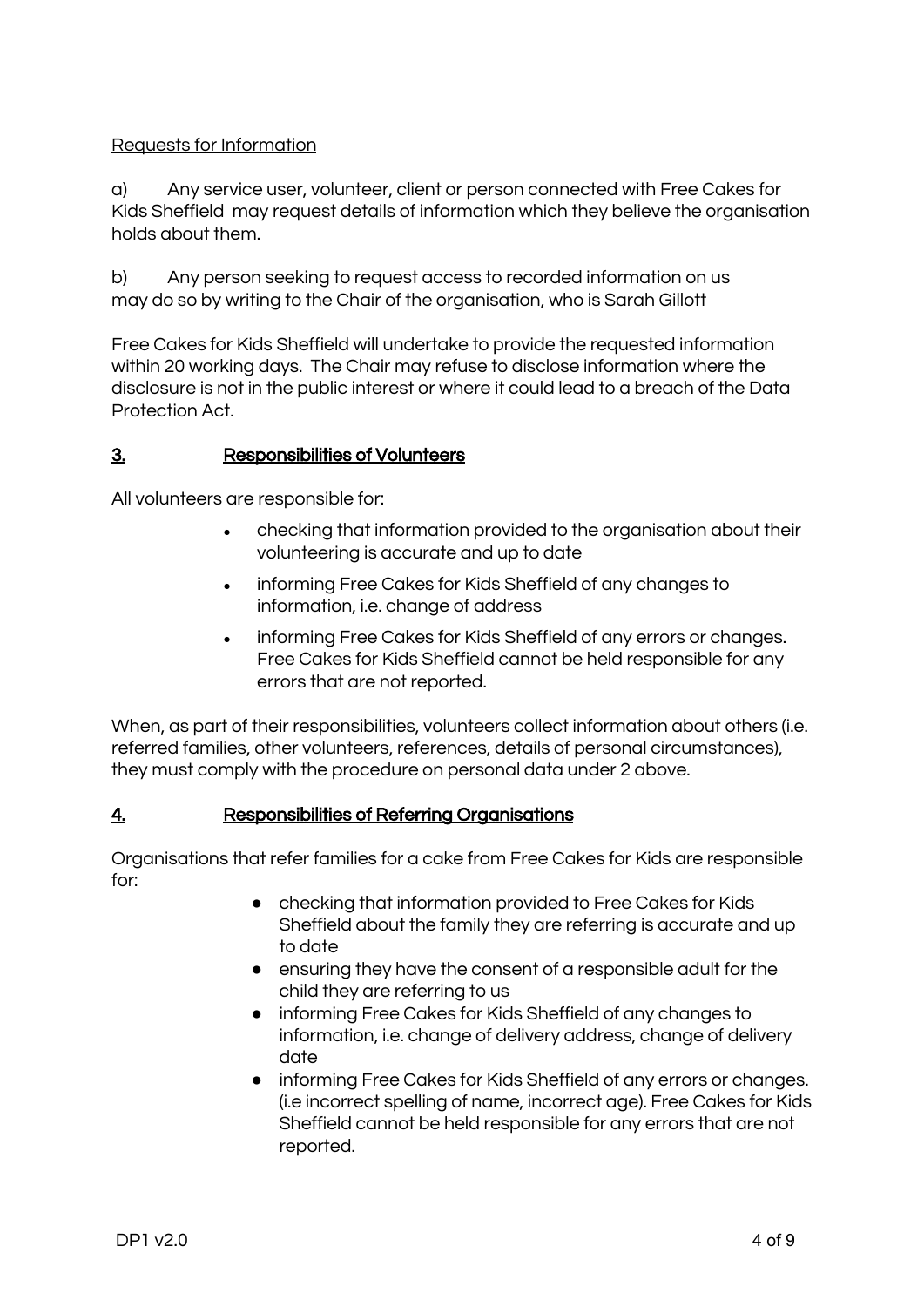The Data Protection Officer is responsible for keeping this policy updated and relevant

The Data Protection Officer must ensure that Free Cakes for Kids Sheffield complies with the Data Protection Act 1998 and the new General Data Protection Regulation

# 5. Data Security

All volunteers are responsible for ensuring that:

- Any personal data which they hold is kept securely
- Personal information is not disclosed in any way to any unauthorised third party. It should be noted that any unauthorised disclosure may result in the volunteer being unable to continue to volunteer for Free Cakes for Kids Sheffield.

Free Cakes for Kids Sheffield does not hold any personal information in a non computerised form. Any personal information that may be held in this way in the future should be kept in a locked cabinet or locked drawer.

Computerised information should be password protected and/or kept using a medium which is itself kept securely. Passwords should be changed on at least a quarterly basis.

### Use of Portable Devices

- a) Individuals who use a laptop, tablet or portable device to record, store, process or transmit Free Cakes for Kids Sheffield related data must do all that is reasonable to keep their device, associated media and the data contained therein secure always. Due to their portable nature, personal devices should not be left unattended when used off-site or during a journey, nor should they be left exposed on the seat of a car or other vehicle. Access should always be restricted by use of a system password.
- b) When processing personal data on laptops or portable devices, all reasonable steps must be taken to ensure the security of that personal data. Personal data must not be processed in public places e.g. when travelling on public transport. All processing should be carried out in privacy to avoid accidental disclosure to non-authorised persons.
- c) Individuals who use a small portable device to store data must do all that is reasonable to keep the device and the data contained therein secure always. Data must not be carried on small portable devices unless it is adequately secured. Access to the device should be protected by using a password or Personal Identification Number (PIN), if possible. Data encryption features should be utilised, where available.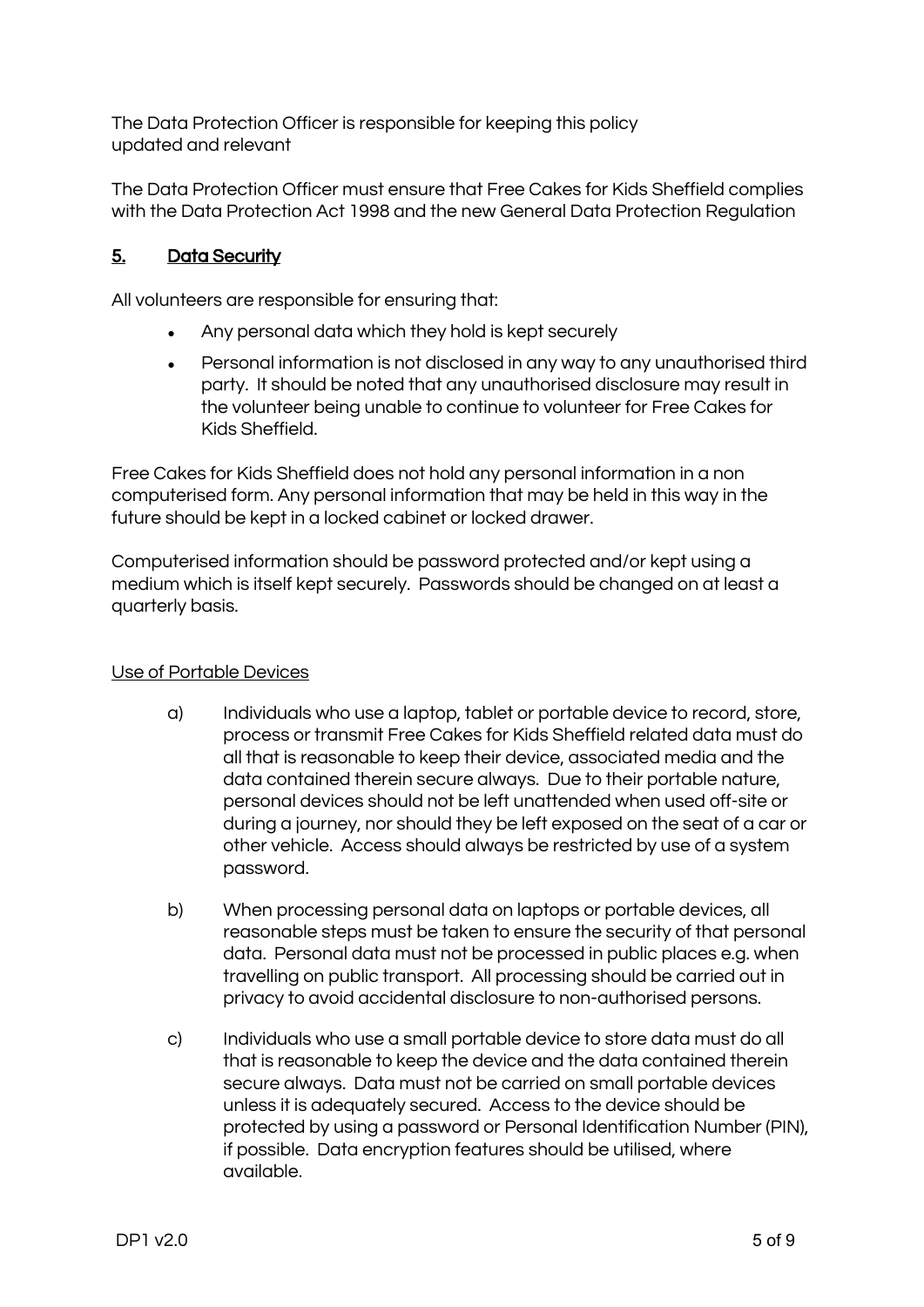- d) Examples of small portable devices include:
	- Palm-held and Pocket computers
	- **Tablets**
	- Mobile Phones including smart phones
	- USB Data Keys
	- **Removable Disk Drives**
	- Small memory cards (e.g. Sony Memory Sticks, Compact Flash memory, Smart Media cards, Multimedia cards, Secure Digital memory)
	- Other storage media, including CD-ROMs, DVDs, floppy disks
- e) Sensitive personal data, as defined in the Act, must not be stored in a portable device unless it can be demonstrated that special security precautions have been taken e.g. encryption of files on the hard disk or on a storage medium. At present, Free Cakes for Kids Sheffield does not hold or process any sensitive personal data (as defined in the General Data Protection Regulation) for volunteers, referring organisations or referred families.
- f) The Data Protection Officer should be contacted immediately in the event of the loss or theft of any portable device.
- g) It should be noted that failure to implement appropriate security measures when using portable devices for the storage of personal data may be treated as a disciplinary matter and could result in the termination of any volunteering arrangements.

## 6. Conclusion

Compliance with the Data Protection Act 1998 and the introduction of the General Data Protection Regulation is the responsibility of all members of Free Cakes for Kids Sheffield and volunteers and referring organisations should be mindful of the following:

- No undue pressure should be placed on anyone to disclose personal data
- No personal data should be disclosed over the telephone unless the caller has been properly identified and is entitled to the data
- Any special request for disclosure of personal data, e.g. to the Police or Inland Revenue, should be referred to the Data Protection Officer who will manage and log the request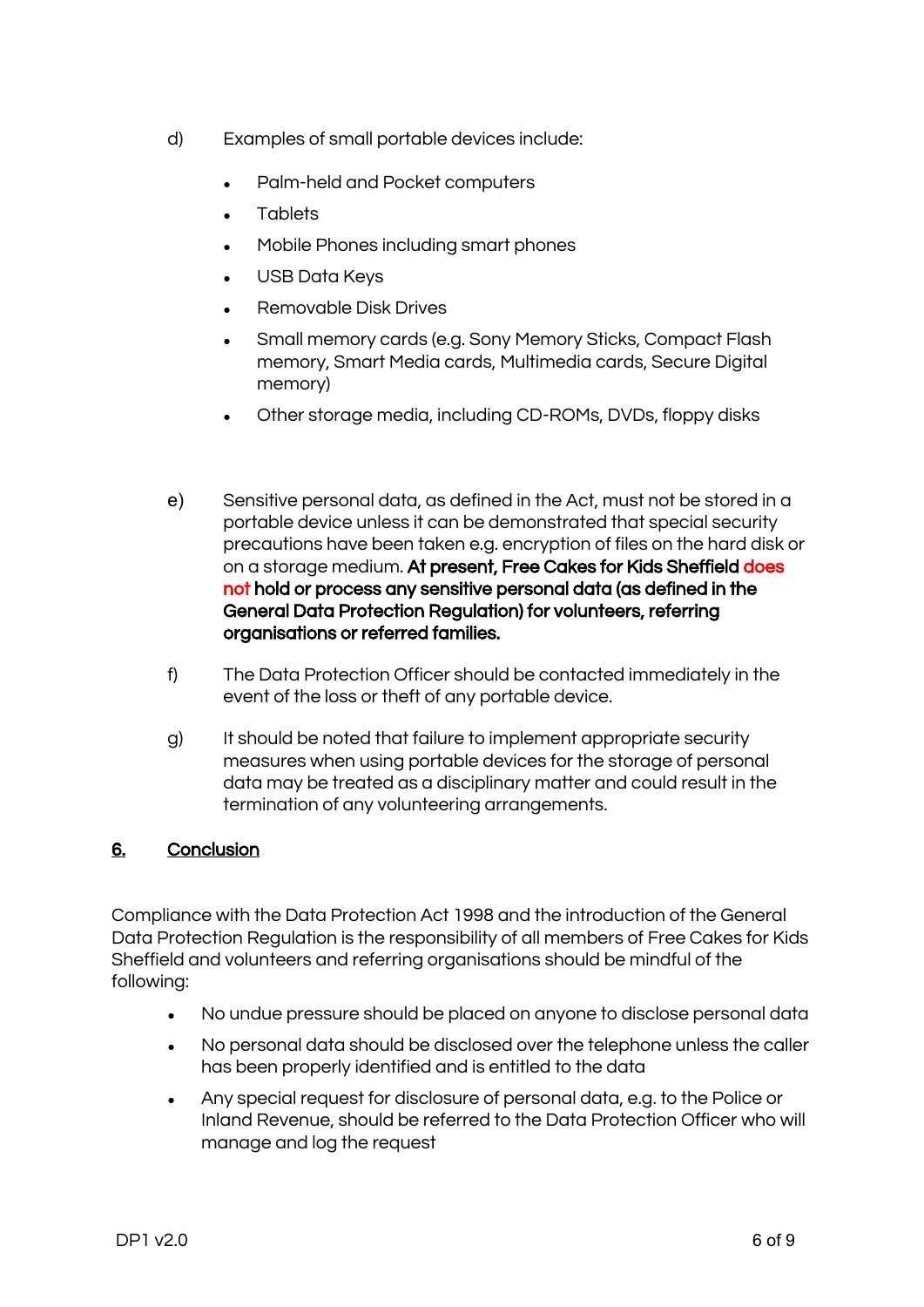• Personal data must be disposed of in a way that protects the rights and privacy of data subjects (e.g., shredding, disposal as confidential waste, secure electronic deletion).

## 7. Linked policies

- Protecting our Volunteers and Referral Families Guidance
- Recruitment and Induction Policy
- Cake Request and Delivery Process

## 8. Review

This policy will be reviewed annually as a minimum. The policy will also be reviewed following any changes to data protection legislation.

## **Appendix A – Glossary of Terms**

### **1. Definitions**

To make it easier to understand this policy, technical terms used are listed below:

Data Controller – Data Controller means a person who (either alone or with others) decides what personal information the agency will hold and how it will be held or used.

Data Protection Act 1998 – The UK legislation that provides a framework for responsible behaviour by those using personal information.

Data Protection Officer – The person in an agency responsible for ensuring that it follows its data protection policy and complies with the Data Protection Act 1998.

Data Subjects/Service Users - The individual whose personal information is being held or processed by an agency (for example: a client, an employee, a supporter).